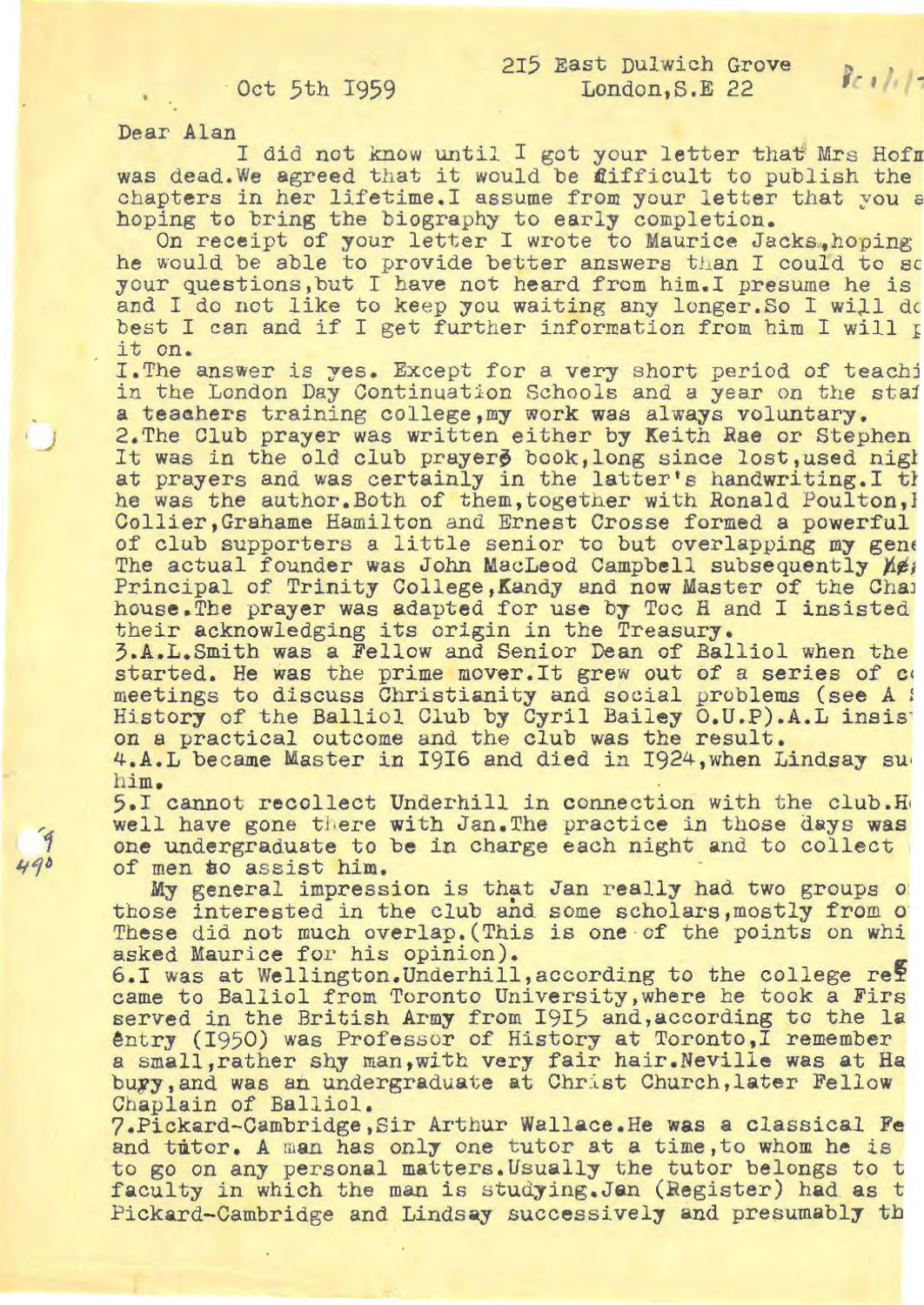change took place when Jan had done Mods and had started on 8.Wytham is a small village under Wytham hill, which lies in bend of the river northwest of Oxford.The Wytham camp,which you are interested in, was some way from the village. A small known as the Wytham stream, leaves the main river about a mil King's Weir and flows more or less parallel with it through in the direction of the Hinkseys, rejoining the main river in branches above Folly Bridge .This stream was a favourite with of us.The round trip up the main river and back by the strea one or two carries, could be done easily in a day in a canoe. camp site was near the Kings Weir end of the stream about a of a **mile** from its leaving the main river.

Each **year** the club had an official camp, usually by the sea<br>in 1915 and 16, for obvious reasons, that could not be. So Cyri and I explored and found the site at Radcot,near Faringdon,jt above Radcot Lock. The Club used it again in I9I9 or 20. Wytham on the other hand was quite unofficial.It was started Keith Rae and his friends and took place over the August Ban] iday weekend.About fifteen boys were invited and the object l was to select actual and potential leaders among the boys and them a bit of training. It was also great fun, being small enot everyone to 'muck' in together. Heavy baggage went by cart and campers went by canoe. It ceased during ø the war but was rev: for a season or two after. I dont think Jan went at all before war.A year or two afterwards, when he came over and spoke at  $\varepsilon$ at Rhodes House,he went straight off after it to a Wytham can I dont think this was to a Wytham camp as described above, but another, still more unofficial one, run by Babu King. I dont thi<br>Jan ever went to a Wytham propee.<br>9.Yes, most emphatically.Cyril was devoted to the club and hel

J

it always. He was a member of the cttee for many years, I think he retired from the College. It was a great joy to him to be I at the dinner to celebrated its fiftieth anniversary in 1957, long before died, when he spoke most movengly of what the club meant to him. Smith stood behind it in mts early days and alw supported it. He always took the chair at the meeting at which was introduced each year to freshers. Pickard-Cambridge was mo the background,his wife helped a lot.I dont think Lindsay was much interested but,as Master,gave it his support.

IO.Frank Brabant helped me in the early days of the war when very short handed. He worked like a Trojan but was not awfully effective.I heard from him recently.He is within your reach .R Brabant, St Joseph's House, Good St, Jo'burg<sup>1</sup>

II. Freddy Baines,a very close friend of mine,is now Rector of vington with Ripe,Hailsham,Sussex.

I2.Merrill I recollect as helping in the club in wartime.The I have no knowledge of.(Here again I have asked Jacks).Follow from the College Register-

R.H.Merrill.Univ Chigago.Rhodes Scholar.BalliolI9I3-I6.U.S.Ar Eventually Professor of French, Califarnia Univ. Died I95I Hubbell-no trace.

G.L.Byth.Sydney Univ.Balliol I9I3-I6.Solicitor to Brisbane Ci<sup>.</sup> Council.

F.F.Miles. Otago Univ. Balliol I9I3-I#4and I9-20. Rhodes Schola: rofessor of Maths, Wellington.